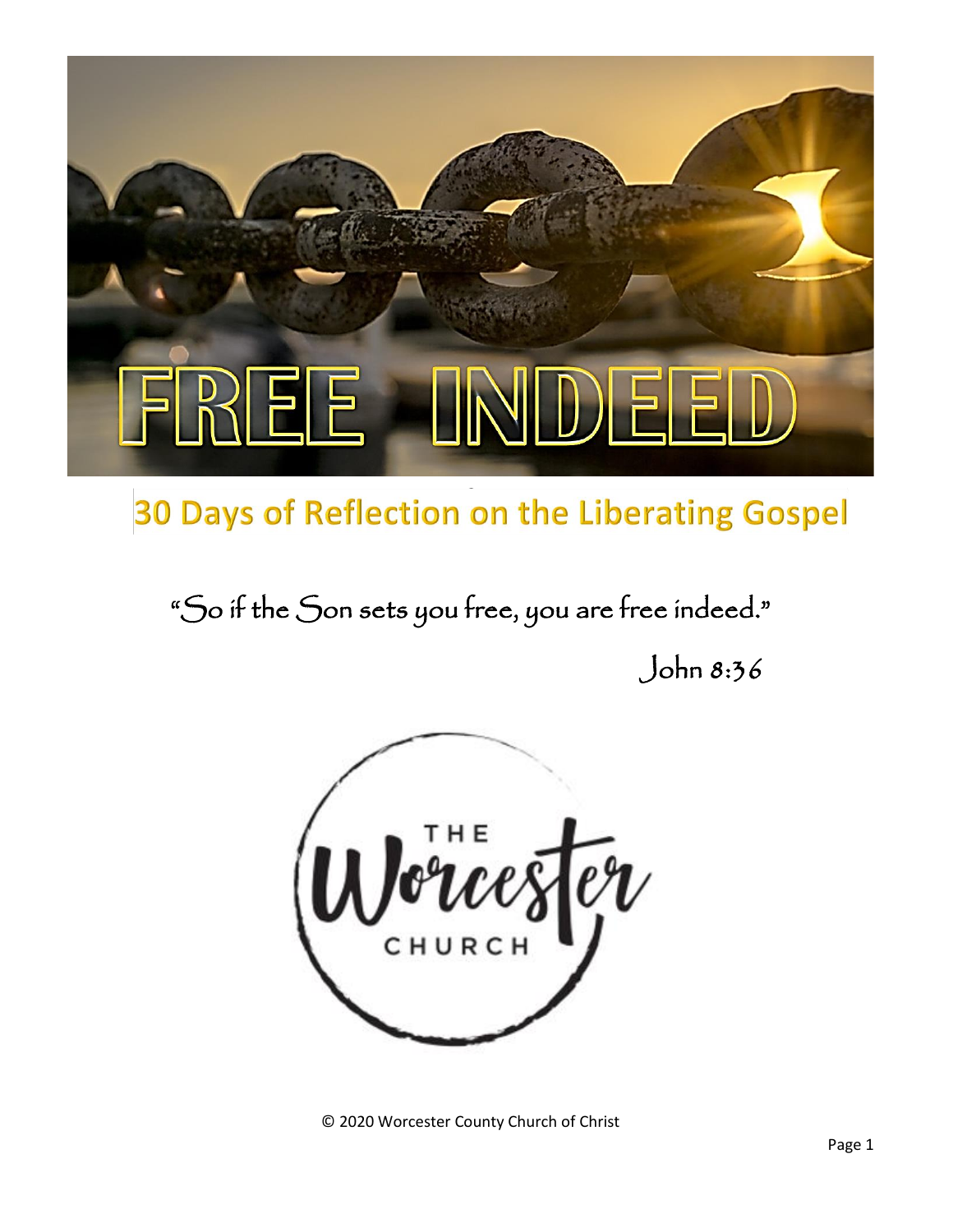## **PART 1: SET FREE FOR A PURPOSE**

The gospel is not so much about being set free **FROM** something as much as it is about being set free **FOR** something. Part 1 will show us **WHY** we are set free. The gospel provides us a way to fulfill our purpose in life. We are free to become what God intends us to be. We will not only thrive, but God can be glorified through us as we help others.

 $\vee$  each day when done

**Day 1** Reflect on this passage – Galatians 5:13-14. What should our liberation from sin set us up to do? \_\_\_\_\_\_\_\_\_\_\_\_\_\_\_\_\_\_\_\_\_\_\_\_\_\_\_\_\_\_\_\_\_\_\_\_\_\_

\_\_\_\_\_\_\_\_\_\_\_\_\_\_\_\_\_\_\_\_\_\_\_\_\_\_\_\_\_\_\_\_\_\_\_\_\_\_\_\_\_\_\_\_\_\_\_\_\_\_\_\_\_\_\_\_\_\_\_\_\_\_\_\_\_\_

 $\overline{\phantom{a}}$  , and the contract of the contract of the contract of the contract of the contract of the contract of the contract of the contract of the contract of the contract of the contract of the contract of the contrac

 $\overline{\phantom{a}}$  , and the contract of the contract of the contract of the contract of the contract of the contract of the contract of the contract of the contract of the contract of the contract of the contract of the contrac

 $\_$  , and the set of the set of the set of the set of the set of the set of the set of the set of the set of the set of the set of the set of the set of the set of the set of the set of the set of the set of the set of th

\_\_\_\_\_\_\_\_\_\_\_\_\_\_\_\_\_\_\_\_\_\_\_\_\_\_\_\_\_\_\_\_\_\_\_\_\_\_\_\_\_\_\_\_\_\_\_\_\_\_\_\_\_\_\_\_\_\_\_\_\_\_\_\_\_\_  $\overline{\phantom{a}}$  , and the contract of the contract of the contract of the contract of the contract of the contract of the contract of the contract of the contract of the contract of the contract of the contract of the contrac

 $\overline{\phantom{a}}$  , and the contract of the contract of the contract of the contract of the contract of the contract of the contract of the contract of the contract of the contract of the contract of the contract of the contrac

Why is humility important to be able to do that? \_\_\_\_\_\_\_\_\_\_\_\_\_\_\_\_\_\_\_\_\_\_\_\_\_\_\_\_\_\_\_

How will you use your freedom to serve others this week?

**Day 2** Meditate on **Ephesians 3:12** and its context. What should our freedom from sin set us up to do? <br>freedom from sin set us up to do?

What factors in your character or life stop you from freely approaching God?

Why do these hinder you?

Ask God to help you exercise your freedom to draw near to Him and specifically help you put his truth into practice in this area.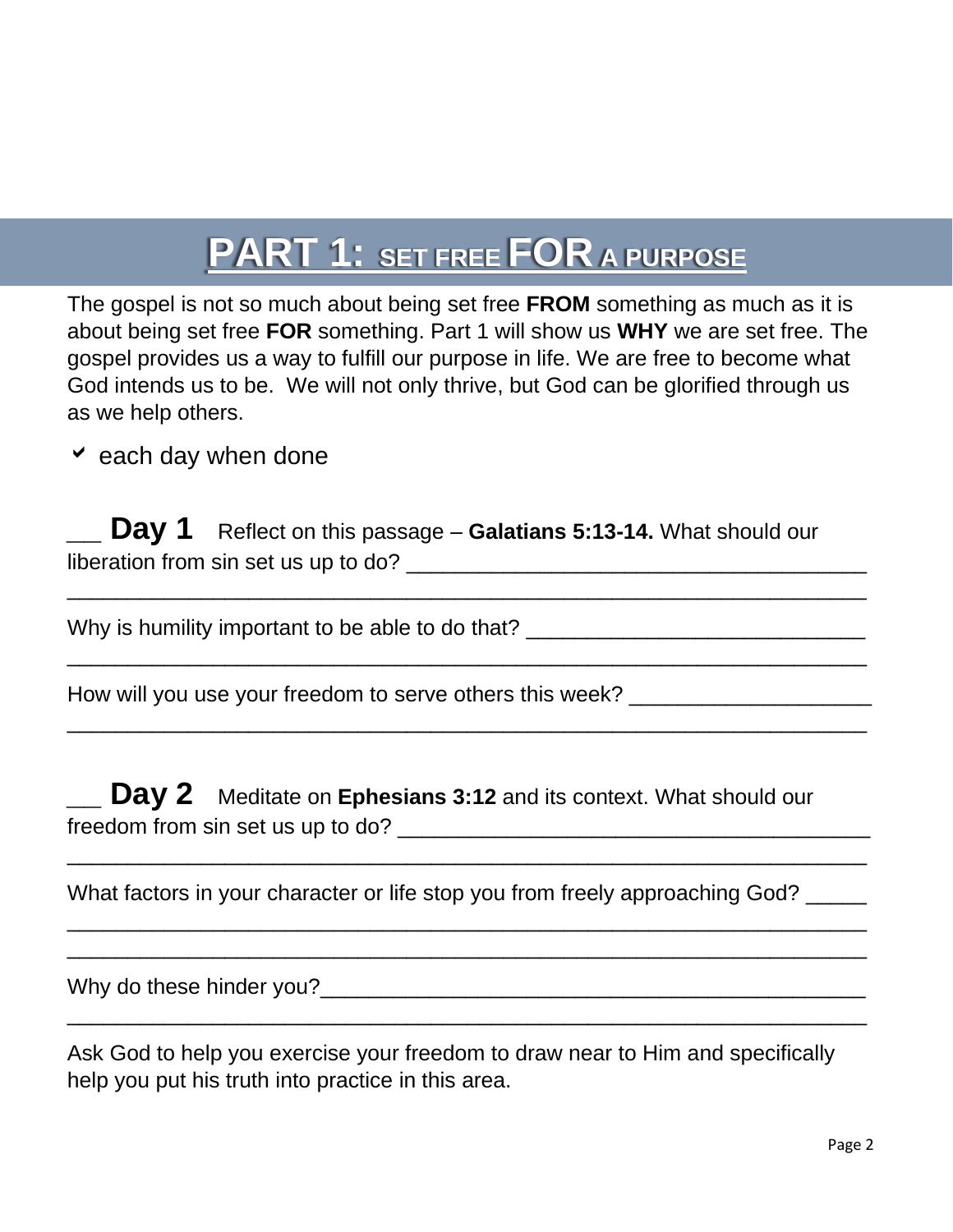**Day 3** Read 2 Corinthians 3:17-18 and its surrounding verses. Look closely at verse 17. What does God use to provide freedom to us? \_\_\_\_\_\_\_\_\_\_\_\_

Our personal experience of freedom is directly tied to our understanding of God's presence within us with the Holy Spirit.

 $\overline{\phantom{a}}$  , and the contract of the contract of the contract of the contract of the contract of the contract of the contract of the contract of the contract of the contract of the contract of the contract of the contrac

Some of the fruit of the Spirit is listed below. Place a **"+"** next to the Spirit's work that you consistently see in your daily life. Or place a **"?"** next to the traits you're not seeing consistently.

| Love            | Peace<br>JOV      | <b>Patience</b>     | <b>Kindness</b>     |
|-----------------|-------------------|---------------------|---------------------|
| <b>Goodness</b> | <b>Gentleness</b> | <b>Faithfulness</b> | <b>Self Control</b> |

From the list above, thank God for the inner "PLUS SIGNS" you see in your life. And for the "QUESTION MARKS," ask God to specifically help you see the freedom you can have from Him in the areas you're not so sure that the Spirit is working. Pray that these doubts are removed - because you are free to have all the fruit of the Holy Spirit. God is ready to transform you with his Spirit. You are free indeed! The Holy Spirit is a gift from God that people receive when they are baptized into Christ. **Acts 2:38, Titus 3:5**

**Day 4** Continue with 2 Corinthians 3:17-18. Review your thoughts from Day 3 and then look at verse 18.

Because we are set free to approach God, there is no veil over us to block God or us from seeing one another's faces. The scripture (verse 18) says that we *contemplate* or *see* the "Lord's glory." What does it say happens when we reflect on the Lord in this way?

\_\_\_\_\_\_\_\_\_\_\_\_\_\_\_\_\_\_\_\_\_\_\_\_\_\_\_\_\_\_\_\_\_\_\_\_\_\_\_\_\_\_\_\_\_\_\_\_\_\_\_\_\_\_\_\_\_\_\_\_\_\_\_\_\_\_

 $\overline{\phantom{a}}$  , and the contract of the contract of the contract of the contract of the contract of the contract of the contract of the contract of the contract of the contract of the contract of the contract of the contrac

Go back to your list from Day 3 and see the connection between Jesus' likeness and the areas you want to be more like Him. Ask God to transform you as you ponder His glory with the help of the Holy Spirit. You are free to become like Jesus in this life! God has taken away the veil from your face. You can see him, know him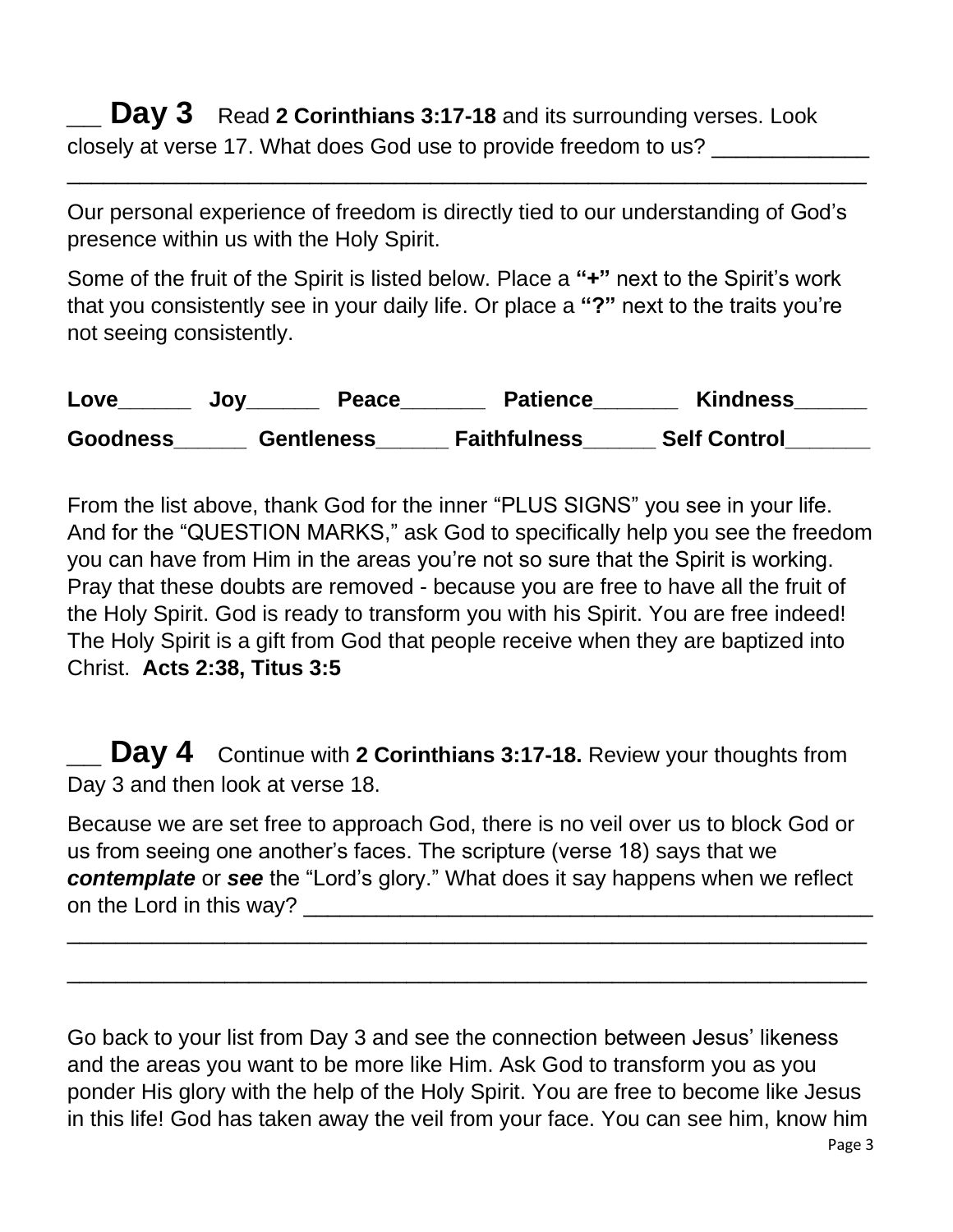and approach him freely with humble confidence. As you spend this time with Him, he will transform you with ever-increasing glory. Just show up and look up! He transforms us.

Sing the song – "OPEN THE EYES OF MY HEART LORD."

**Day 5** Jesus wants you to follow him. Imagine that he came over for a meal to help you know how to do that. He is sitting right in front of you talking alone with you at your table saying the words in **Isaiah 61:1-3.**

Take notes and write down every reason he came. Make note of what helped him to fulfill God's purpose. Listen to him. Follow him. Ask him for help. Thank him for choosing you to be with him and be like him. What do you see in this passage?

 $\overline{\phantom{a}}$  , and the contract of the contract of the contract of the contract of the contract of the contract of the contract of the contract of the contract of the contract of the contract of the contract of the contrac \_\_\_\_\_\_\_\_\_\_\_\_\_\_\_\_\_\_\_\_\_\_\_\_\_\_\_\_\_\_\_\_\_\_\_\_\_\_\_\_\_\_\_\_\_\_\_\_\_\_\_\_\_\_\_\_\_\_\_\_\_\_\_\_\_\_ \_\_\_\_\_\_\_\_\_\_\_\_\_\_\_\_\_\_\_\_\_\_\_\_\_\_\_\_\_\_\_\_\_\_\_\_\_\_\_\_\_\_\_\_\_\_\_\_\_\_\_\_\_\_\_\_\_\_\_\_\_\_\_\_\_\_  $\overline{\phantom{a}}$  , and the contract of the contract of the contract of the contract of the contract of the contract of the contract of the contract of the contract of the contract of the contract of the contract of the contrac

**\_\_ Day 6** Look at Jesus' words in **Matthew 5:14-16.** What are 3 reasons according to **verse 16** that you were set free? 1) \_\_\_\_\_\_\_\_\_\_\_\_\_\_\_\_\_\_\_\_\_ 2) \_\_\_\_\_\_\_\_\_\_\_\_\_\_\_\_\_\_ 3) \_\_\_\_\_\_\_\_\_\_\_\_\_\_\_\_\_ Go back over the verses from this week. Reflect on the ones that helped you the most. Pray for God to deepen your understanding of the freedom he has given you. Pray also to become like him and bring him glory. Journal your thoughts. Write out your prayers. \_\_\_\_\_\_\_\_\_\_\_\_\_\_\_\_\_\_\_\_\_\_\_\_\_\_\_\_\_\_\_\_\_\_\_\_\_\_\_\_\_\_\_\_\_\_\_\_\_\_\_\_\_\_\_

\_\_\_\_\_\_\_\_\_\_\_\_\_\_\_\_\_\_\_\_\_\_\_\_\_\_\_\_\_\_\_\_\_\_\_\_\_\_\_\_\_\_\_\_\_\_\_\_\_\_\_\_\_\_\_\_\_\_\_\_\_\_\_\_\_\_ \_\_\_\_\_\_\_\_\_\_\_\_\_\_\_\_\_\_\_\_\_\_\_\_\_\_\_\_\_\_\_\_\_\_\_\_\_\_\_\_\_\_\_\_\_\_\_\_\_\_\_\_\_\_\_\_\_\_\_\_\_\_\_\_\_\_  $\overline{\phantom{a}}$  , and the contract of the contract of the contract of the contract of the contract of the contract of the contract of the contract of the contract of the contract of the contract of the contract of the contrac

# **PART 2:** SET FREE FROM SIN & MORE

In order to serve God freely, we need help to overcome things that take our freedom away. Part 2 will show us **WHAT** we are set free from. These scriptures will show **TWO** key things that the gospel sets us free **FROM**. There are many more, but let's study out two in the scriptures…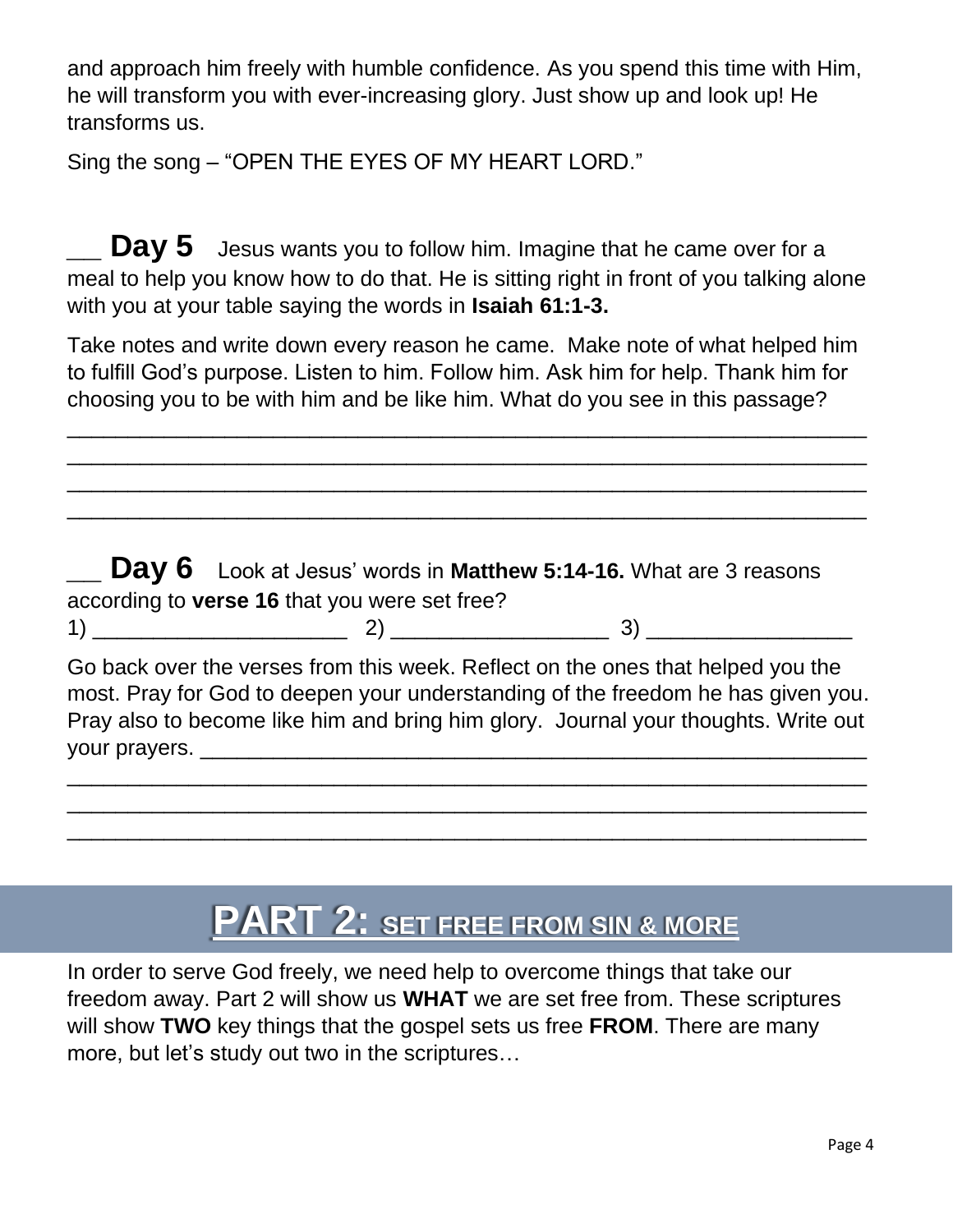$\overline{\phantom{a}}$  off each day when done

**Day 1** Read John 8:34-36 and notice the reference to slavery. Under the worst of slave owners, how did slaves suffer and how was their freedom restricted?

\_\_\_\_\_\_\_\_\_\_\_\_\_\_\_\_\_\_\_\_\_\_\_\_\_\_\_\_\_\_\_\_\_\_\_\_\_\_\_\_\_\_\_\_\_\_\_\_\_\_\_\_\_\_\_\_\_\_\_\_\_\_\_\_\_\_

\_\_\_\_\_\_\_\_\_\_\_\_\_\_\_\_\_\_\_\_\_\_\_\_\_\_\_\_\_\_\_\_\_\_\_\_\_\_\_\_\_\_\_\_\_\_\_\_\_\_\_\_\_\_\_\_\_\_\_\_\_\_\_\_\_\_

 $\overline{\phantom{a}}$  , and the contract of the contract of the contract of the contract of the contract of the contract of the contract of the contract of the contract of the contract of the contract of the contract of the contrac  $\overline{\phantom{a}}$  , and the contract of the contract of the contract of the contract of the contract of the contract of the contract of the contract of the contract of the contract of the contract of the contract of the contrac

How is sin like that? The state of the state of the state of the state of the state of the state of the state of the state of the state of the state of the state of the state of the state of the state of the state of the s

What alternatives does Christ offer in verses 35-36? [Contently alternatives does Christ offer in verses 35-36?]

As you look at your life, is there any sin that still enslaves you? God has set you free! What can you do to gain victory with Christ?

**Day 2** Reflect on the thoughts shown in 1 John 1:7-9. What freedom do you see in the promises shown in **verse 7**? \_\_\_\_\_\_\_\_\_\_\_\_\_\_\_\_\_\_\_\_\_\_\_\_\_\_\_\_\_\_\_

 $\overline{\phantom{a}}$  , and the contract of the contract of the contract of the contract of the contract of the contract of the contract of the contract of the contract of the contract of the contract of the contract of the contrac

In verse 9, what two words describe God? \_\_\_\_\_\_\_\_\_\_\_\_\_\_\_\_\_\_\_\_\_\_\_\_\_\_\_\_\_\_\_\_

Thinking back to last week's study, what attributes of God help you to freely confess sin directly to God? \_\_\_\_\_\_\_\_\_\_\_\_\_\_\_\_\_\_\_\_\_\_\_\_\_\_\_\_\_\_\_\_\_\_\_\_\_\_\_\_\_\_\_

Also see **Revelation 1:5**

**Day 3** James 5:15-17 has wonderful promises to reflect on. Take time to think about freedom from sin as you meditate on this passage. What resources do you see that God provides in order to fully be free from any sin?

 $\overline{\phantom{a}}$  , and the contract of the contract of the contract of the contract of the contract of the contract of the contract of the contract of the contract of the contract of the contract of the contract of the contrac \_\_\_\_\_\_\_\_\_\_\_\_\_\_\_\_\_\_\_\_\_\_\_\_\_\_\_\_\_\_\_\_\_\_\_\_\_\_\_\_\_\_\_\_\_\_\_\_\_\_\_\_\_\_\_\_\_\_\_\_\_\_\_\_\_\_ \_\_\_\_\_\_\_\_\_\_\_\_\_\_\_\_\_\_\_\_\_\_\_\_\_\_\_\_\_\_\_\_\_\_\_\_\_\_\_\_\_\_\_\_\_\_\_\_\_\_\_\_\_\_\_\_\_\_\_\_\_\_\_\_\_\_

#### Also look at **Psalm 32:4-5**

Think about how freeing it is to open up to another person and get burdens out of your mind, heart and conscience. Write down any person you would trust in the Lord to confess any sin to. \_\_\_\_\_\_\_\_\_\_\_\_\_\_\_\_\_\_\_\_\_ It will help you to talk w/ them about feeling trapped.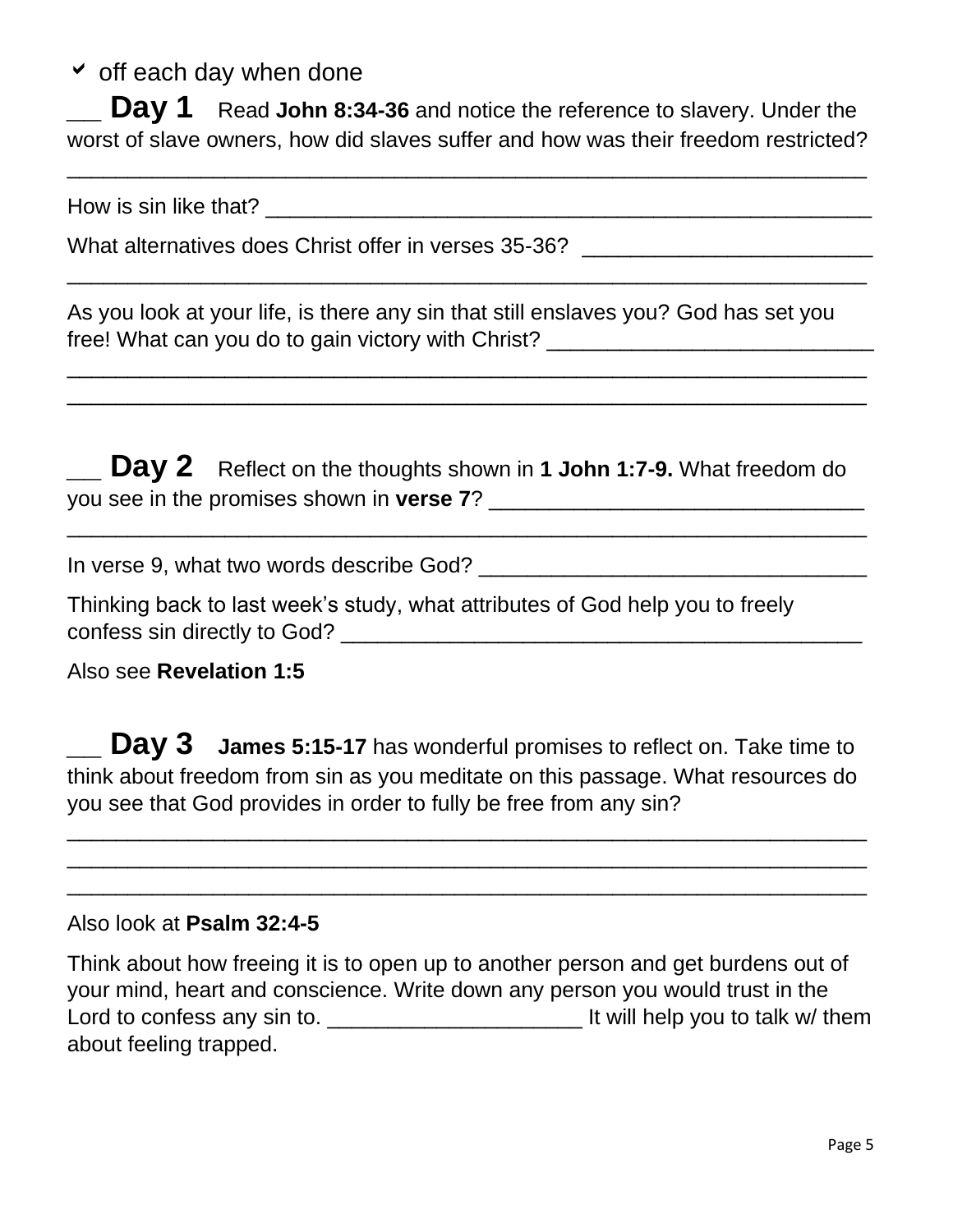**Day 4** In Hebrews 2:15, what is the ultimate destiny of every person? What does Christ want to set us free from **with the contract of the Christ** Christ and What does Christ and the set

Have you ever reflected on the possibility of what Jesus mentions in **Revelation 2:10**? How does freedom in Christ set us apart from others?

 $\overline{\phantom{a}}$  , and the contract of the contract of the contract of the contract of the contract of the contract of the contract of the contract of the contract of the contract of the contract of the contract of the contrac

\_\_\_\_\_\_\_\_\_\_\_\_\_\_\_\_\_\_\_\_\_\_\_\_\_\_\_\_\_\_\_\_\_\_\_\_\_\_\_\_\_\_\_\_\_\_\_\_\_\_\_\_\_\_\_\_\_\_\_\_\_\_\_\_\_\_

**\_\_ Day 5** Meditate on **Romans 8:15** and surrounding passages. In order to succeed in being free from the fear of death, what else do we need that God provides to us?

The fruit of the Spirit was listed last week. What other fruit do we see in these verses? **2 Timothy 1:7, 2 Corinthians 3:17, Haggai 2:5, Mark 13:11, Luke 4:1-2, John 14:26** \_\_\_\_\_\_\_\_\_\_\_\_\_\_\_\_\_\_\_\_\_\_\_\_\_\_\_\_\_\_\_\_\_\_\_\_\_\_\_\_\_\_\_\_\_\_\_\_\_\_\_\_\_\_\_\_

 $\overline{\phantom{a}}$  , and the contract of the contract of the contract of the contract of the contract of the contract of the contract of the contract of the contract of the contract of the contract of the contract of the contrac \_\_\_\_\_\_\_\_\_\_\_\_\_\_\_\_\_\_\_\_\_\_\_\_\_\_\_\_\_\_\_\_\_\_\_\_\_\_\_\_\_\_\_\_\_\_\_\_\_\_\_\_\_\_\_\_\_\_\_\_\_\_\_\_\_\_

**Day 6** Imagine you are the Apostle John. Christ just appeared to you and told you the words in **Revelation 1:17-18.** What message does he give that validates the freedom from the fear of death we are given by God? How would you explain it to others to help them in their faith after seeing this vision?

\_\_\_\_\_\_\_\_\_\_\_\_\_\_\_\_\_\_\_\_\_\_\_\_\_\_\_\_\_\_\_\_\_\_\_\_\_\_\_\_\_\_\_\_\_\_\_\_\_\_\_\_\_\_\_\_\_\_\_\_\_\_\_\_\_\_  $\overline{\phantom{a}}$  , and the contract of the contract of the contract of the contract of the contract of the contract of the contract of the contract of the contract of the contract of the contract of the contract of the contrac \_\_\_\_\_\_\_\_\_\_\_\_\_\_\_\_\_\_\_\_\_\_\_\_\_\_\_\_\_\_\_\_\_\_\_\_\_\_\_\_\_\_\_\_\_\_\_\_\_\_\_\_\_\_\_\_\_\_\_\_\_\_\_\_\_\_

Go back over the passages in this section and choose one area to pray over and share with another believer in your journey towards greater freedom. What do you want to grow the most in?

\_\_\_\_\_\_\_\_\_\_\_\_\_\_\_\_\_\_\_\_\_\_\_\_\_\_\_\_\_\_\_\_\_\_\_\_\_\_\_\_\_\_\_\_\_\_\_\_\_\_\_\_\_\_\_\_\_\_\_\_\_\_\_\_\_\_  $\overline{\phantom{a}}$  , and the contract of the contract of the contract of the contract of the contract of the contract of the contract of the contract of the contract of the contract of the contract of the contract of the contrac \_\_\_\_\_\_\_\_\_\_\_\_\_\_\_\_\_\_\_\_\_\_\_\_\_\_\_\_\_\_\_\_\_\_\_\_\_\_\_\_\_\_\_\_\_\_\_\_\_\_\_\_\_\_\_\_\_\_ \_\_\_\_\_\_\_\_\_\_\_\_\_\_\_\_\_\_\_\_\_\_\_\_\_\_\_\_\_\_\_\_\_\_\_\_\_\_\_\_\_\_\_\_\_\_\_\_\_\_\_\_\_\_\_\_\_\_

### **PART 3: SET FREE WITH BOUNDARIES NOT BARRIERS**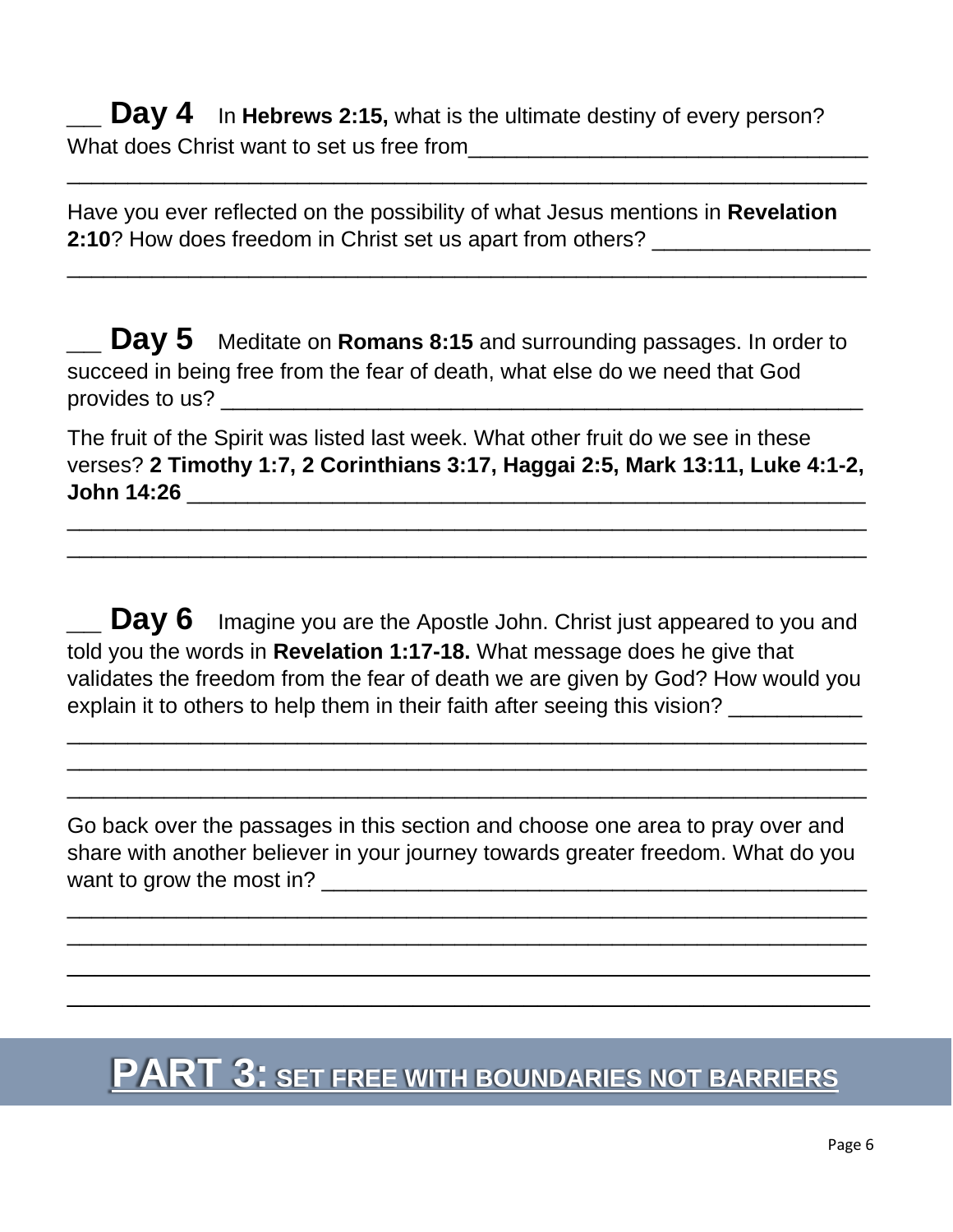In this section we will look at "Murphy's Law" in the Bible – See **Romans 7:21.**  In order to experience the wonderful freedom God intended, we must take on God's yoke and let him walk with us. In the Old Testament, God was against yoking an ox with a donkey. It just wouldn't work, and the animals would hurt each other. But now Christ invites us to be yoked with him. If we don't humbly learn from and walk in his steps, we will be hurt. **Matthew 11:28-30** Our freedom requires a new Lord – Christ. Being his servant, gives us freedom. In Part 3, we will reflect on this supposed contradiction. Yet this is a divine paradox – not a contradiction.

 $\checkmark$  off each day when done

**\_\_ Day 1 Romans 6:19-23** has amazing promises from God in it. Read it and make note of three benefits of now being a slave to God. 1) \_\_\_\_\_\_\_\_\_\_\_\_\_\_\_\_\_\_\_\_ 2) \_\_\_\_\_\_\_\_\_\_\_\_\_\_\_\_\_\_\_\_\_\_\_\_\_\_\_\_\_\_ 3) \_\_\_\_\_\_\_\_\_\_\_\_\_\_\_\_\_\_\_\_\_\_\_\_\_\_\_\_\_\_\_

 $\overline{\phantom{a}}$  , and the contract of the contract of the contract of the contract of the contract of the contract of the contract of the contract of the contract of the contract of the contract of the contract of the contrac

Why is it possible to be a slave to God and experience freedom?

Also see **1 Peter 2:16**

Timothy Keller reflected on these truths in his book The Reason for God: Belief in an Age of Skepticism

**"In many areas of life, freedom is not so much the absence of restrictions as finding the right ones, the liberating restrictions."**

**"Freedom cannot be defined in strictly negative terms, as the absence of confinement and constraint. In fact, in many cases, confinement and constraint is actually a means to liberation."** Keller, The Reason For God, page 46-47

**Day 2** In Christ, we are free to be people who thrive in their life journey with God. Fill in the blank below describing this freedom journey. **In Christ we are free to…**

| $\mathscr{P}$ Romans 5:1           |  |
|------------------------------------|--|
| $\mathscr{P}$ Philippians 4:12-13  |  |
| $\mathscr{P}$ 1 Thessalonians 5:16 |  |
| $\mathscr{P}$ Romans 8:31          |  |
| $\mathscr{P}$ 1 Corinthians 8:3    |  |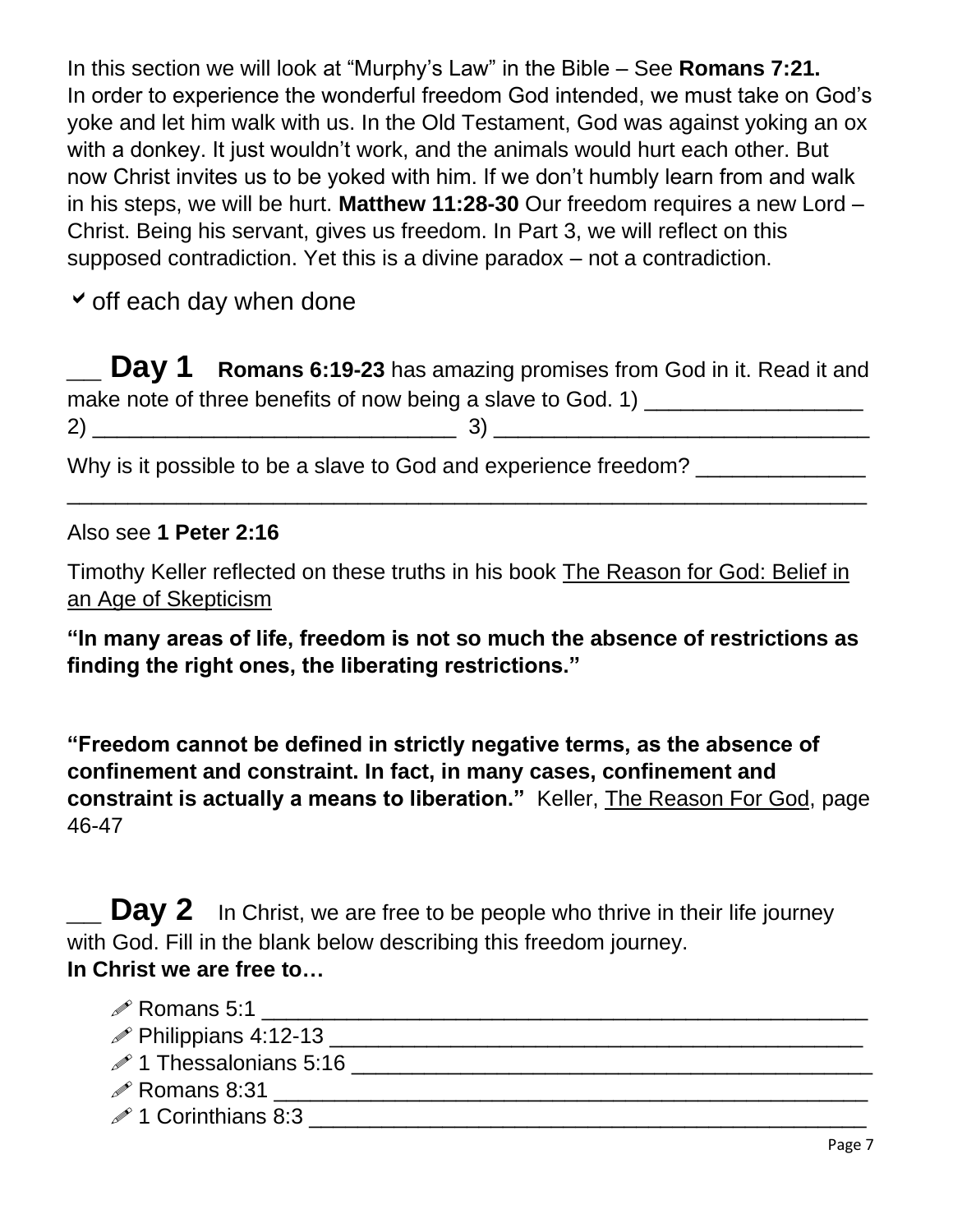| $\mathscr{P}$ 1 John 2:17                                |  |
|----------------------------------------------------------|--|
| $\mathscr{P}$ 1 Peter 4:1-3                              |  |
|                                                          |  |
| <b><i><u> <i>i</i></u></i></b> Philippians 2:1-4 _______ |  |
|                                                          |  |
|                                                          |  |
| $\mathscr{P}$ 1 John 3:1-2                               |  |
| $\mathscr{P}$ Revelation 21:3                            |  |

**Day 3** Looking at what freedom gives us in the partial list from yesterday, which one of these blessings personally gives you the most hope?  $W$ hy?

 $\overline{\phantom{a}}$  , and the contract of the contract of the contract of the contract of the contract of the contract of the contract of the contract of the contract of the contract of the contract of the contract of the contrac

 $\overline{\phantom{a}}$  , and the contract of the contract of the contract of the contract of the contract of the contract of the contract of the contract of the contract of the contract of the contract of the contract of the contrac

Which one of freedom journey's blessings do you need more faith about?

Pray to God about both of your answers. Thank him for giving you freedom and ask him to increase your faith as needed. He loves you and wants you to succeed with his help. Ask for the Spirit to make up for your failings. Talk to a fellow believer and encourage one another.

**Day 4** Read Psalm 73 with the intent to reflect over its message. In life, we can relate at times to the feelings expressed in **verses 13 & 14.** We often cannot see "the devil in the details." If we look from God's perspective, **verse 17**, we will see that God is really in all the details in our freedom journey.

Satan makes the gospel seem like a barrier in our journey. The reality is that **the gospel provides boundaries** for us to thrive within. How do you personally wander at times from God's camp into the enemy's?

 $\overline{\phantom{a}}$  , and the contract of the contract of the contract of the contract of the contract of the contract of the contract of the contract of the contract of the contract of the contract of the contract of the contrac

\_\_\_\_\_\_\_\_\_\_\_\_\_\_\_\_\_\_\_\_\_\_\_\_\_\_\_\_\_\_\_\_\_\_\_\_\_\_\_\_\_\_\_\_\_\_\_\_\_\_\_\_\_\_\_\_\_\_\_\_\_\_\_\_\_\_

What is the most effective way you have found personally to "enter God's sanctuary"? (verse 17)

**\_\_ Day 5 James 1:17** echoes an eternal truth found in **Malachi 3:6, Deuteronomy 32:4** and other verses. God does not change.

Look at those passages and **compare God** to these things that **DO change** all the time… feelings, thoughts, physical circumstances, health, friends, jobs, climate,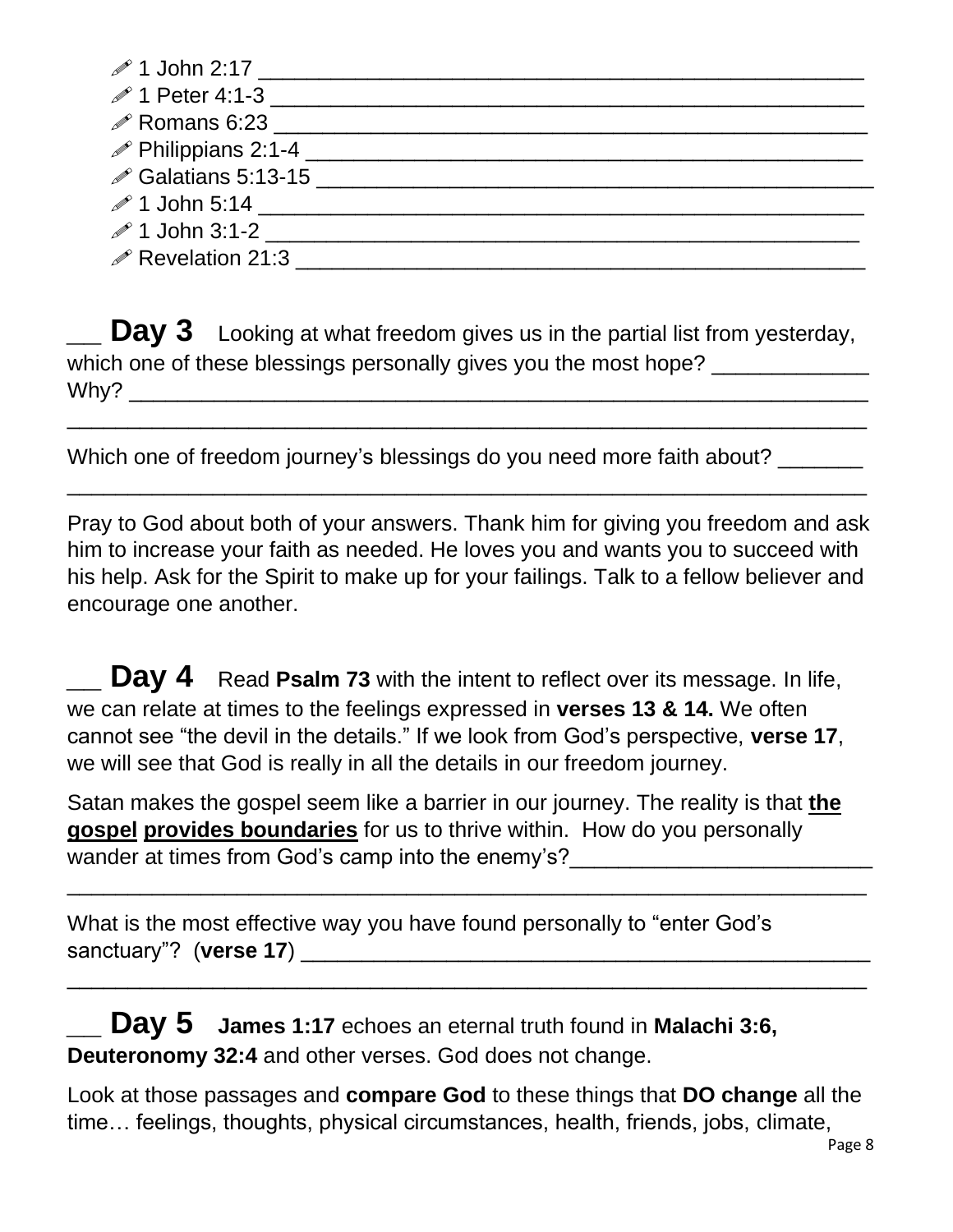governments, finances, cultural trends, science, age, interest, technology, education, likes, dislikes, and your heart.

Why does the unchanging, reliable, faithful and ever-present nature of God provide a perfect platform for eternal freedom? **Example 2018** 

\_\_\_\_\_\_\_\_\_\_\_\_\_\_\_\_\_\_\_\_\_\_\_\_\_\_\_\_\_\_\_\_\_\_\_\_\_\_\_\_\_\_\_\_\_\_\_\_\_\_\_\_\_\_\_\_\_\_\_\_\_\_\_\_\_\_

 $\overline{\phantom{a}}$  , and the contract of the contract of the contract of the contract of the contract of the contract of the contract of the contract of the contract of the contract of the contract of the contract of the contrac  $\overline{\phantom{a}}$  , and the contract of the contract of the contract of the contract of the contract of the contract of the contract of the contract of the contract of the contract of the contract of the contract of the contrac

| What are some things in your life that tend to change and thrust you from God's |  |
|---------------------------------------------------------------------------------|--|
| platform of freedom in Christ?                                                  |  |

Go back to Day 4 and reflect on **Psalm 73:2** from that study.

**\_\_ Day 6** Meditate on **Psalm 119:133**, **Psalm 119:32** and **James 1:22-25.**  The Bible is like a string controlling a kite. Cut the string and the kite will flounder aimlessly to an inevitable crash. Christ is our Lord and his word shows us his will. Go back over this week's quiet times and reflect on the areas you want to focus on for God's glory. You have been set free to be the ambassador for Christ God intended. Focus on what you need to- so that you can experience greater freedom and holiness.



**PART 4: SET FREE TO STAY FREE** 

In Part 4, we will look at thoughts to help us persevere in our "Freedom Journey." See **John 8:31-32** and **Philippians 3:12**. Although we never "arrive" in this life, we must never give up either! This section will give us some deeper insights to strengthen our convictions and to prepare us for contemplative action.

 $\overline{\phantom{a}}$  off each day when done

**Day 1** Look at **John 8:30-32**. People had put their faith in Christ, yet were not considered to be Christians by Jesus. We must live according to Christ's teachings. As you reflect on this passage, how deep is your conviction that Christ's word is truth? \_\_\_\_\_\_\_\_\_\_\_\_\_\_\_\_\_\_\_\_\_\_\_\_\_\_\_\_\_\_\_\_\_\_\_\_\_\_\_\_\_\_\_\_\_\_\_\_\_\_\_\_\_\_\_

Look for ways to get to know the Bible more than ever! Increase your freedom. It is our lifeline to God. It is truth. What does truth produce according to scripture? Fill in below:

 $\overline{\phantom{a}}$  , and the contract of the contract of the contract of the contract of the contract of the contract of the contract of the contract of the contract of the contract of the contract of the contract of the contrac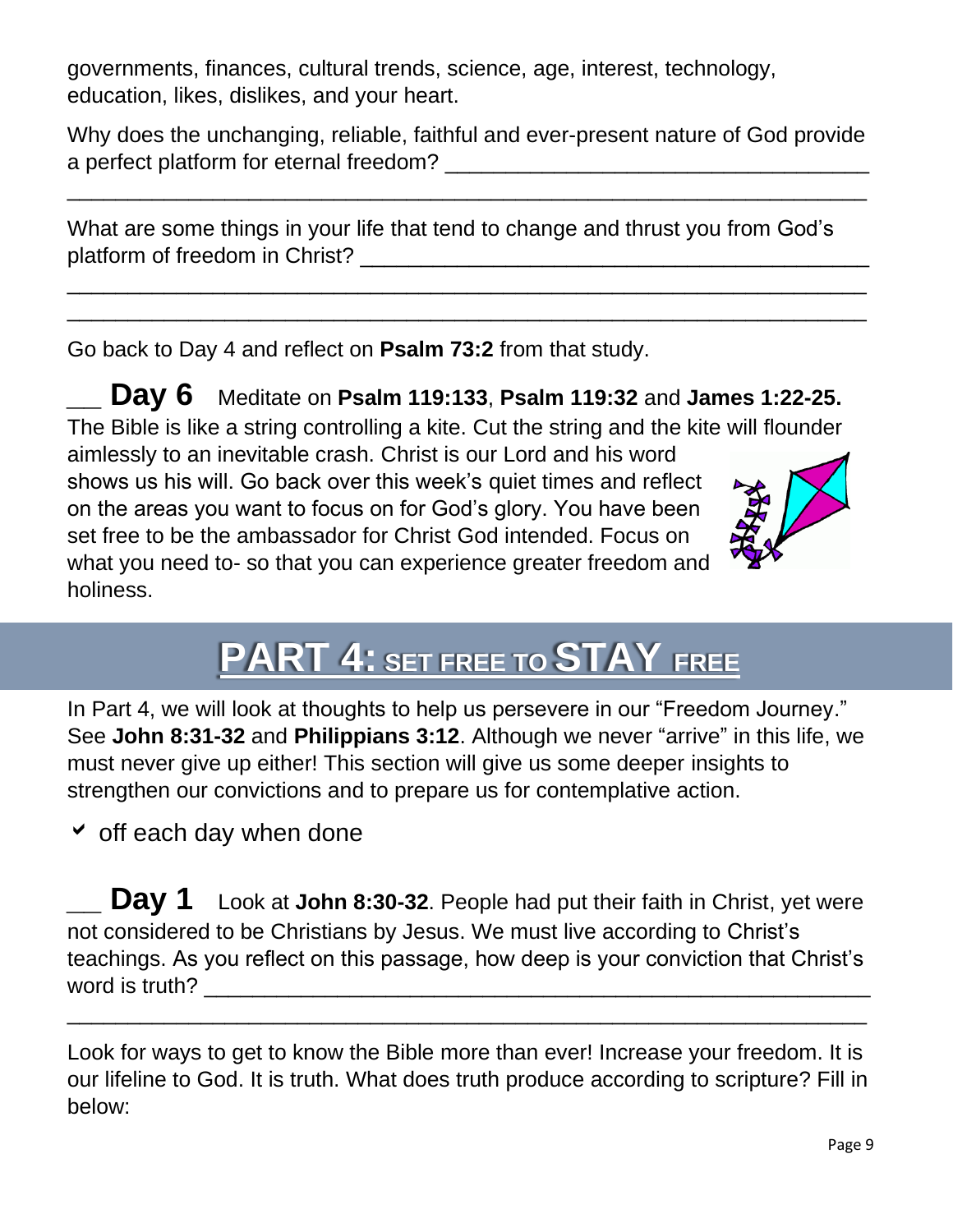| $\mathscr{P}$ John 17:17 $\qquad \qquad$            |  |
|-----------------------------------------------------|--|
|                                                     |  |
| <i>♪</i> John 16:13 _______________________________ |  |
|                                                     |  |
| $\mathscr{P}$ 1 Timothy 2:7                         |  |
|                                                     |  |
| $\mathscr{P}$ Romans 3:7-10                         |  |
| $\mathscr{P}$ John 8:32                             |  |

**Day 2** In Luke 15:14-32, we see an eternal truth that is key to our freedom. Read this parable. And ask yourself "After his wild living, did the younger son atone for his error by his own good works, or was everything reconciled solely by the goodness and compassion of his father?" How does the gospel provide endless motivation for us to never give up in our journey with God?

\_\_\_\_\_\_\_\_\_\_\_\_\_\_\_\_\_\_\_\_\_\_\_\_\_\_\_\_\_\_\_\_\_\_\_\_\_\_\_\_\_\_\_\_\_\_\_\_\_\_\_\_\_\_\_\_\_\_\_\_\_\_\_\_\_\_  $\overline{\phantom{a}}$  , and the contract of the contract of the contract of the contract of the contract of the contract of the contract of the contract of the contract of the contract of the contract of the contract of the contrac

Can you ever boast about what you've done to be saved? \_\_\_\_\_\_\_\_\_\_\_\_\_\_\_\_\_\_\_\_\_\_\_\_\_

**Day 3** God's grace is immeasurable. To grasp its magnitude, take time reflect deeply and meditate on the following verses. It will help tremendously. Earnestly ponder these scriptures on God's love, mercy, compassion and grace.

Describe what God's love is like in the space below:

| $\mathscr{P}$ Lamentations 3:21-26                                                         |
|--------------------------------------------------------------------------------------------|
| $\mathscr{P}$ Micah 7:18-20                                                                |
| $\mathscr{P}$ Ephesians 2:8-10                                                             |
| <i><b>∕</b></i> Psalm 103:11-12                                                            |
| <b><i><i></i></i></b> Ephesians 3:16-19 _______                                            |
| <b><i><i>●</i></i></b> Isaiah 49:13-16 ______                                              |
| Which description above helps you connect to God and the freedom he gives us<br>in Christ? |

 $W$ hy?

**Day 4** We were created in the image of God and our destiny is to be with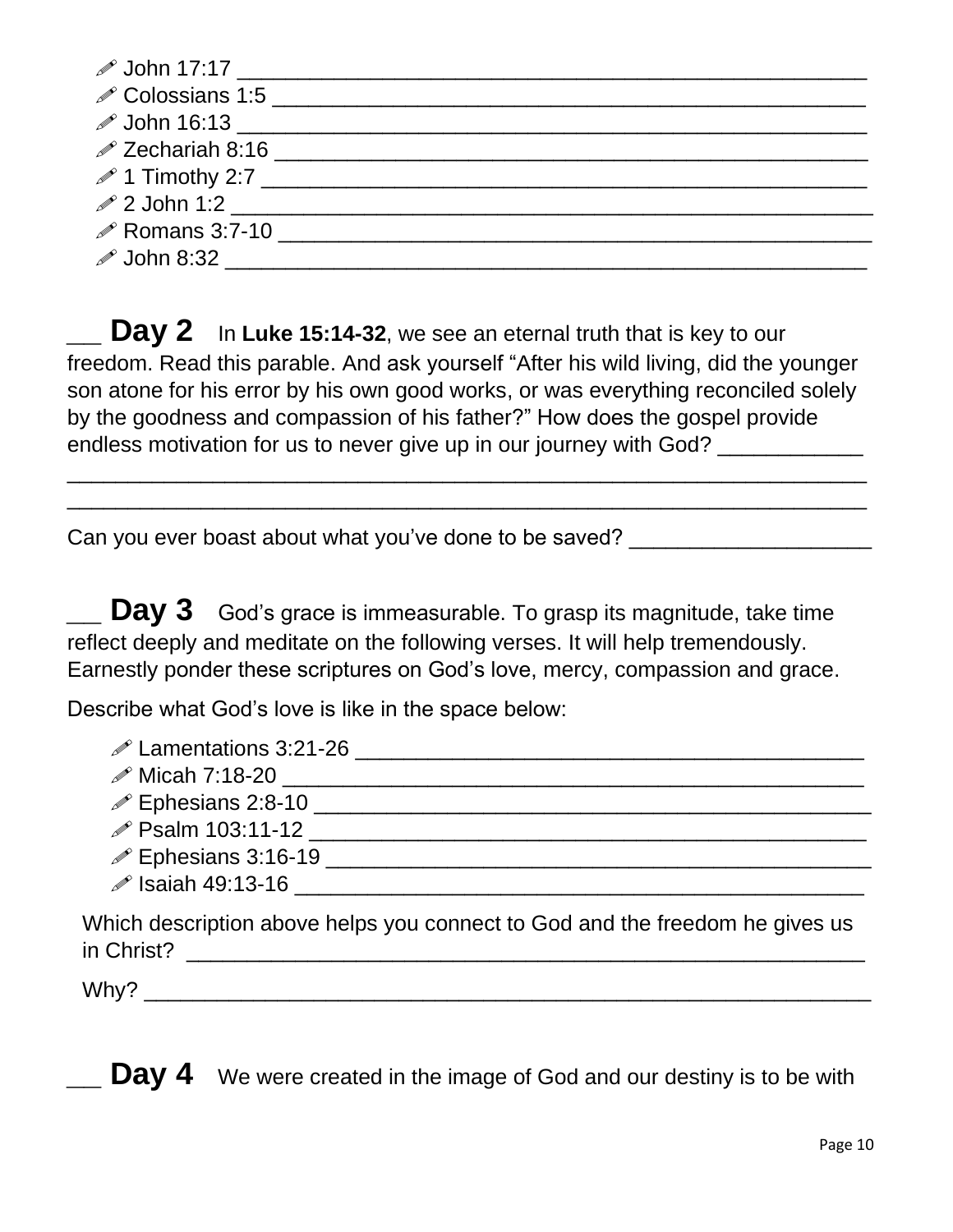Him forever. Only Christ makes that reality possible. See **Genesis 1:26-27** and **Colossians 3:10-11**

What correlation do you see between these two passages?

God made us and knows what we need. Read this quote from Timothy J. Keller and see how God's version of freedom requires God's guidelines to be protect God's image.

 $\overline{\phantom{a}}$  , and the contract of the contract of the contract of the contract of the contract of the contract of the contract of the contract of the contract of the contract of the contract of the contract of the contrac  $\_$  , and the set of the set of the set of the set of the set of the set of the set of the set of the set of the set of the set of the set of the set of the set of the set of the set of the set of the set of the set of th

**"A fish, because it absorbs oxygen from water rather than air, is only free if it is restricted and limited to water. The fish dies if we do not honor the reality of its nature."** Keller, The Reason For God, page 47



**Day 5** In Galatians 4:8-10 there is a strong heads-up warning for believers to take to heart. The gospel sets us free from sin and the fear of death. We need to stay free from the sin of self-righteousness. Reflect on today's passage.

 $\overline{\phantom{a}}$  , and the contract of the contract of the contract of the contract of the contract of the contract of the contract of the contract of the contract of the contract of the contract of the contract of the contrac

 $\overline{\phantom{a}}$  , and the contract of the contract of the contract of the contract of the contract of the contract of the contract of the contract of the contract of the contract of the contract of the contract of the contrac

In **verse 9**, what is noted as a sign of our freedom?

In context, what became the enslaving force that would threaten a believer's freedom? \_\_\_\_\_\_\_\_\_\_\_\_\_\_\_\_\_\_\_\_\_\_\_\_\_\_\_\_\_\_\_\_\_\_\_\_\_\_\_\_\_\_\_\_\_\_\_\_\_\_\_\_\_\_\_\_\_\_

Jesus warned against self-righteousness often. Take some time today to pray for understanding about this. Are you doing things "in Jesus' name" outside of God's freedom to earn God's approval? Are you trying to "out-balance" your sins by good works? **This is a trap!** And Christ wants us to be set free from self-righteousness. What verses from this quiet time series would you turn to for guidance to navigate through this potential pitfall? \_\_\_\_\_\_\_\_\_\_\_\_\_\_\_\_\_\_\_\_\_\_\_\_\_\_\_\_\_\_\_\_\_\_\_\_\_\_\_\_\_\_\_

 $\overline{\phantom{a}}$  , and the contract of the contract of the contract of the contract of the contract of the contract of the contract of the contract of the contract of the contract of the contract of the contract of the contrac

 $\quad \_$  **Day 6** To close out this section, go back and review each day. As you refresh your thinking, find thoughts that will help you persevere and keep yourself free in Christ. Remember, it is a life-long journey. Which passages speak to your heart and will help you solidify your convictions? \_\_\_\_\_\_\_\_\_\_\_\_\_\_\_\_\_\_\_\_\_\_\_\_\_\_\_\_\_

 $\overline{\phantom{a}}$  , and the contract of the contract of the contract of the contract of the contract of the contract of the contract of the contract of the contract of the contract of the contract of the contract of the contrac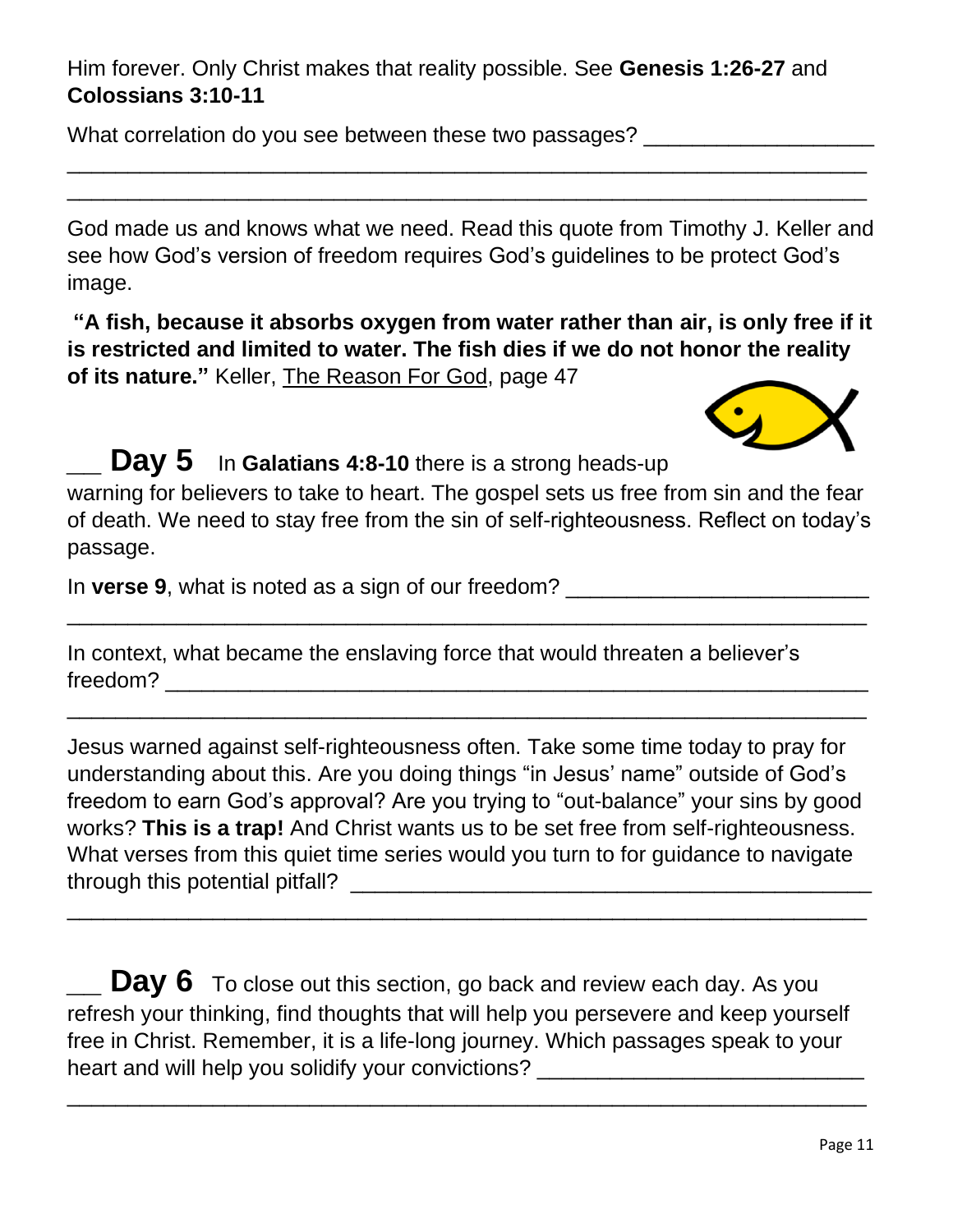## **PART 5: SET FREE BEFORE ALL CREATION**

In this concluding section, our faith can be greatly strengthened by seeing the beautiful overall plan that our Sovereign God has for **all creation** to be set free. This "Freedom Journey" we are on is something that the trees, seas and the galaxies are sharing with us. It all started in **Genesis 3:17.** From that initial curse to its ultimate reverse, both mankind and all creation are part of God's plan to create a new heaven and a new earth. Creation has a role under God's mighty hand. And we are a big part of it. The final reference to this is in **Revelation 21:1.** Christ is King of all creation. All things were created by him and for Him - and are held together by Him. **Colossians 1:16-17**

 $\overline{\phantom{a}}$  off each day when done

**Day 1** By disobeying God, Adam & Eve brought about a seismic curse that has impacted all of creation. Read **Genesis 3** and take some time to see that the freedom we experience in Christ now was once experienced **perfectly** in Eden.

In **verses 14-19** God pronounced a curse against human beings, the serpent and the earth. From that point in time, we've needed redemption and freedom from sin. From your own personal experience, what have you seen as evidence in your life, that the creation is imperfect? \_\_\_\_\_\_\_\_\_\_\_\_\_\_\_\_\_\_\_\_\_\_\_\_\_\_\_\_\_\_\_\_\_\_\_\_\_\_\_\_\_\_

 $\overline{\phantom{a}}$  , and the contract of the contract of the contract of the contract of the contract of the contract of the contract of the contract of the contract of the contract of the contract of the contract of the contrac  $\overline{\phantom{a}}$  , and the contract of the contract of the contract of the contract of the contract of the contract of the contract of the contract of the contract of the contract of the contract of the contract of the contrac

**Day 2** Read and enjoy Psalm 96. In this passage we see all nations along with the trees, the fields and the heavens praising God with a "new song." What is the reason they are praising God in **verse 13**? When will that take place? \_\_\_\_\_\_\_\_\_\_\_\_\_\_\_\_\_\_\_\_\_\_\_ **(**See **Revelation 22:12-13)**

Reflect on how beautiful creation is. It has been observed that creation is beautiful because it is perfectly surrendered to God's will. The more we submit to God the more beautiful we become.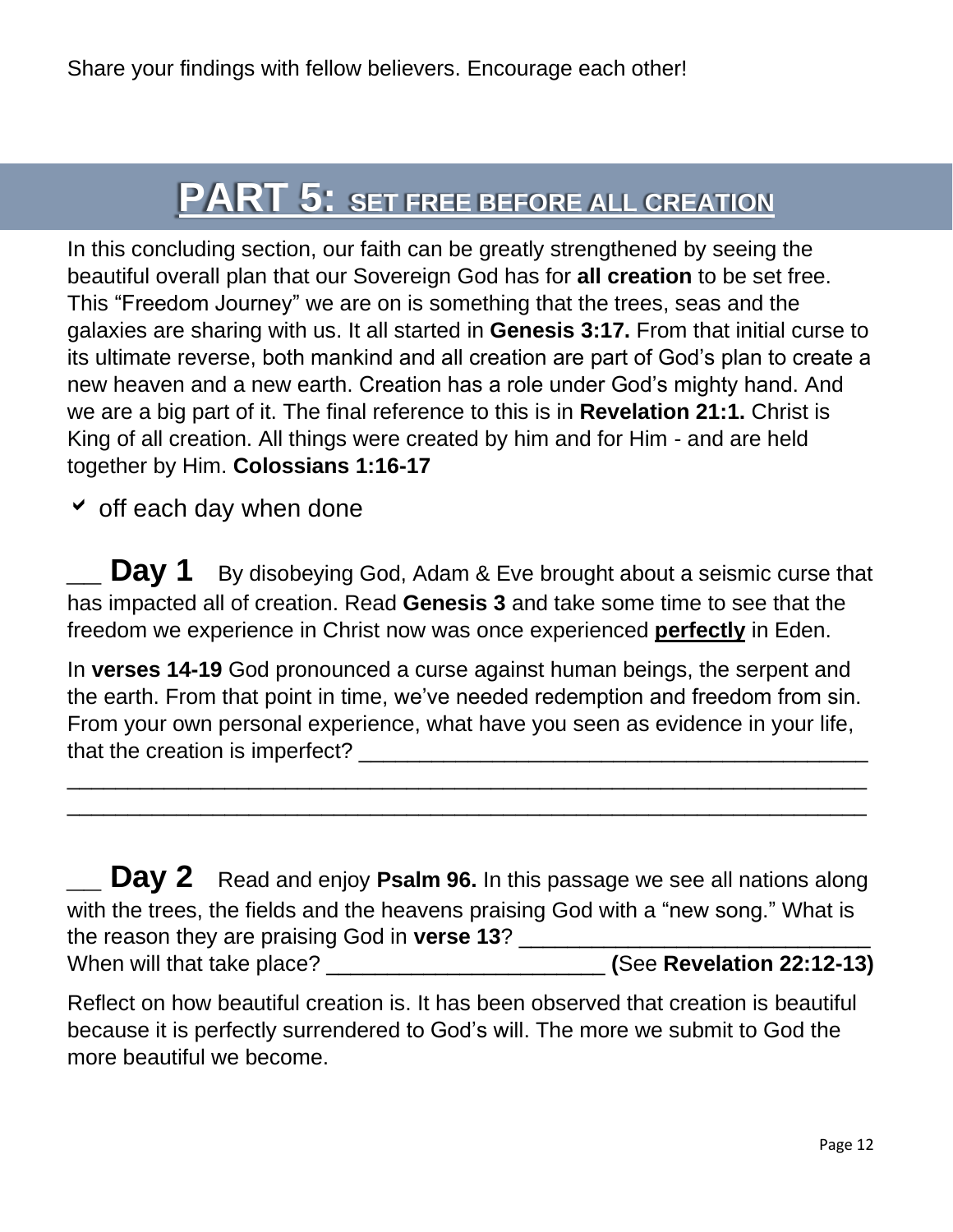**Day 3** In the creation account look closely at Genesis 1:14. God made the heavenly bodies as clear signs to show his people his will. Knowing that, what do you see in **Romans 1:20-21** that validates the fact that God's will is not secret?

\_\_\_\_\_\_\_\_\_\_\_\_\_\_\_\_\_\_\_\_\_\_\_\_\_\_\_\_\_\_\_\_\_\_\_\_\_\_\_\_\_\_\_\_\_\_\_\_\_\_\_\_\_\_\_\_\_\_\_\_\_\_\_\_\_\_  $\overline{\phantom{a}}$  , and the contract of the contract of the contract of the contract of the contract of the contract of the contract of the contract of the contract of the contract of the contract of the contract of the contrac

**Day 4** Psalm 19 also shows us how much God wants people to know Him and his will. Enjoy reading it and see how God is a revealing God – really wanting everyone all over the earth to know his love and glory. Reflect on **verses 1-4**. What words describe how creation preaches the word of God?

 $\overline{\phantom{a}}$  , and the contract of the contract of the contract of the contract of the contract of the contract of the contract of the contract of the contract of the contract of the contract of the contract of the contrac

-\_\_\_\_\_\_\_\_\_\_\_\_\_\_\_\_\_\_\_\_\_\_\_\_\_\_\_\_\_\_\_\_\_\_\_\_\_\_\_\_\_\_\_\_\_\_\_\_\_\_\_\_\_\_\_\_\_\_\_\_\_\_\_\_\_

\_\_\_\_\_\_\_\_\_\_\_\_\_\_\_\_\_\_\_\_\_\_\_\_\_\_\_\_\_\_\_\_\_\_\_\_\_\_\_\_\_\_\_\_\_\_\_\_\_\_\_\_\_\_\_\_\_\_\_\_\_\_\_\_\_\_

What lessons do you see from these passages? \_\_\_\_\_\_\_\_\_\_\_\_\_\_\_\_\_\_\_\_\_\_\_\_\_\_\_\_\_\_\_\_\_\_\_

What do you appreciate about God's creation the most? \_\_\_\_\_\_\_\_\_\_\_\_\_\_\_\_\_\_\_\_\_\_\_\_\_\_

**Day 5** Romans 8 is one of the most inspiring chapters in all the Bible. Read it in light of the gospel's freedom and savor the great promises there. Creation is mentioned here also.

Earlier, we read that creation is singing a new song because the Lord is coming to judge the earth with equity.

\_\_\_\_\_\_\_\_\_\_\_\_\_\_\_\_\_\_\_\_\_\_\_\_\_\_\_\_\_\_\_\_\_\_\_\_\_\_\_\_\_\_\_\_\_\_\_\_\_\_\_\_\_\_\_\_\_\_\_\_\_\_\_\_\_\_  $\overline{\phantom{a}}$  , and the contract of the contract of the contract of the contract of the contract of the contract of the contract of the contract of the contract of the contract of the contract of the contract of the contrac

Look at **verses 19-22.** How do **verse 19 and Psalm 96:13 connect?**

In **verse 21**, we read about the frustration of creation. Natural disasters, earthquakes, tsunamis and other events in God's creation are a result of the initial curse. In the context of this study how does this help you understand such calamities and explain this to others? Also, in **verse 21**, what will share in the ultimate freedom we have in Christ?

\_\_\_\_\_\_\_\_\_\_\_\_\_\_\_\_\_\_\_\_\_\_\_\_\_\_\_\_\_\_\_\_\_\_\_\_\_\_\_\_\_\_\_\_\_\_\_\_\_\_\_\_\_\_\_\_\_\_\_\_\_\_\_\_\_\_  $\overline{\phantom{a}}$  , and the contract of the contract of the contract of the contract of the contract of the contract of the contract of the contract of the contract of the contract of the contract of the contract of the contrac  $\overline{\phantom{a}}$  , and the contract of the contract of the contract of the contract of the contract of the contract of the contract of the contract of the contract of the contract of the contract of the contract of the contrac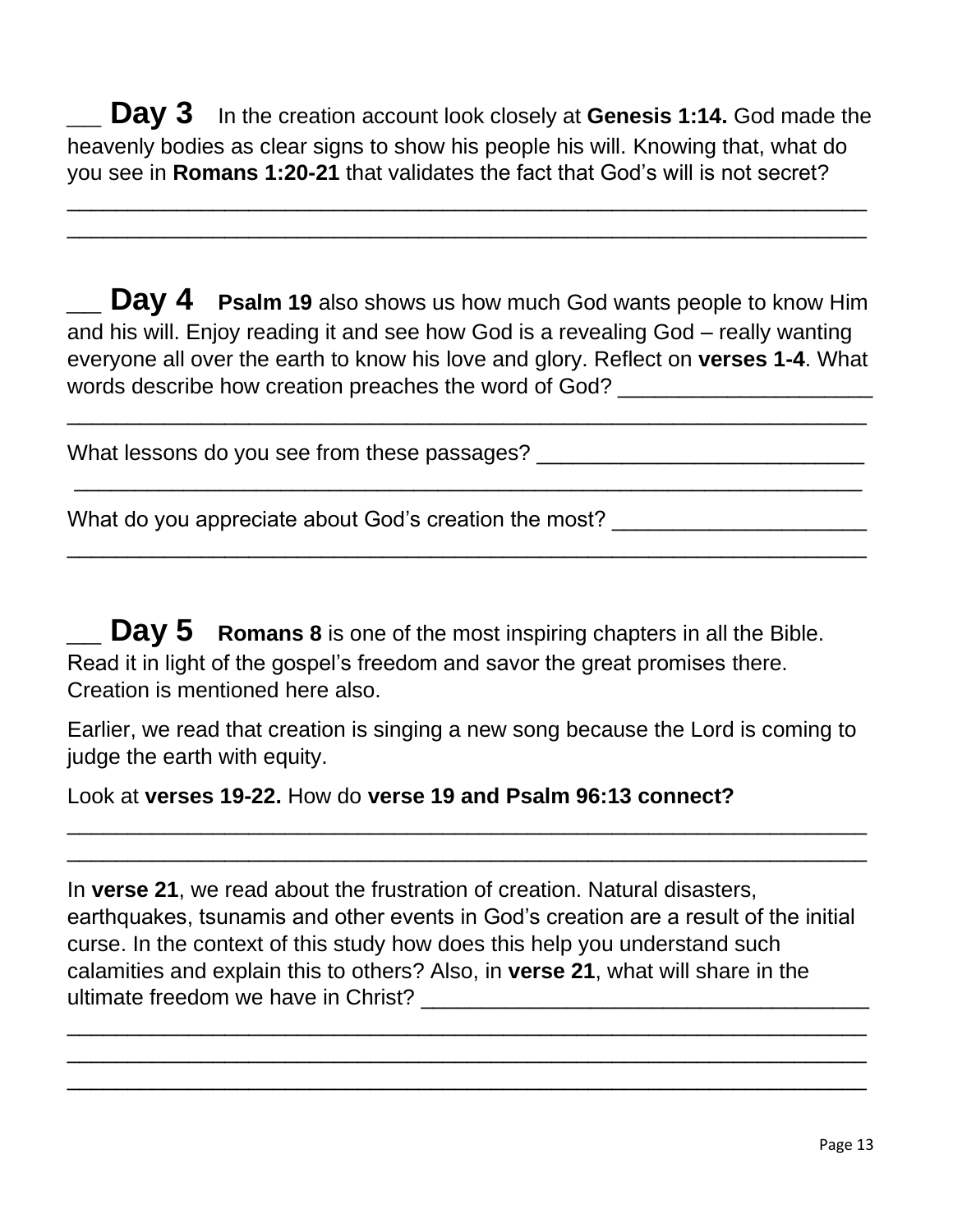**Day 6** To close out, read these passages on the culmination of our freedom journey. What will be the final result of the liberating gospel of Christ? Fill in the blanks below:

 $\overline{\phantom{a}}$  , and the contract of the contract of the contract of the contract of the contract of the contract of the contract of the contract of the contract of the contract of the contract of the contract of the contrac \_\_\_\_\_\_\_\_\_\_\_\_\_\_\_\_\_\_\_\_\_\_\_\_\_\_\_\_\_\_\_\_\_\_\_\_\_\_\_\_\_\_\_\_\_\_\_\_\_\_\_\_\_\_\_\_\_\_\_\_\_\_\_\_\_\_

| in Revelation 22:1-5 <u>[</u> 1994] Revelation 22:1-5 |
|-------------------------------------------------------|
|                                                       |
|                                                       |
| P Revelation 21:1                                     |
|                                                       |
|                                                       |
|                                                       |
|                                                       |
| $\mathscr{P}$ Revelation 14: 3                        |
| $\mathscr{P}$ Revelation 22:20                        |

"I run in the path of your commandments, for you have set my heart free." Psalm 119:32 "It is for freedom that Christ has set us free."

l.

Galatians 5:1

Prepared by the Worcester County Church of Christ Teaching team.

See more material here: <https://www.worcesterchurch.org/resources>